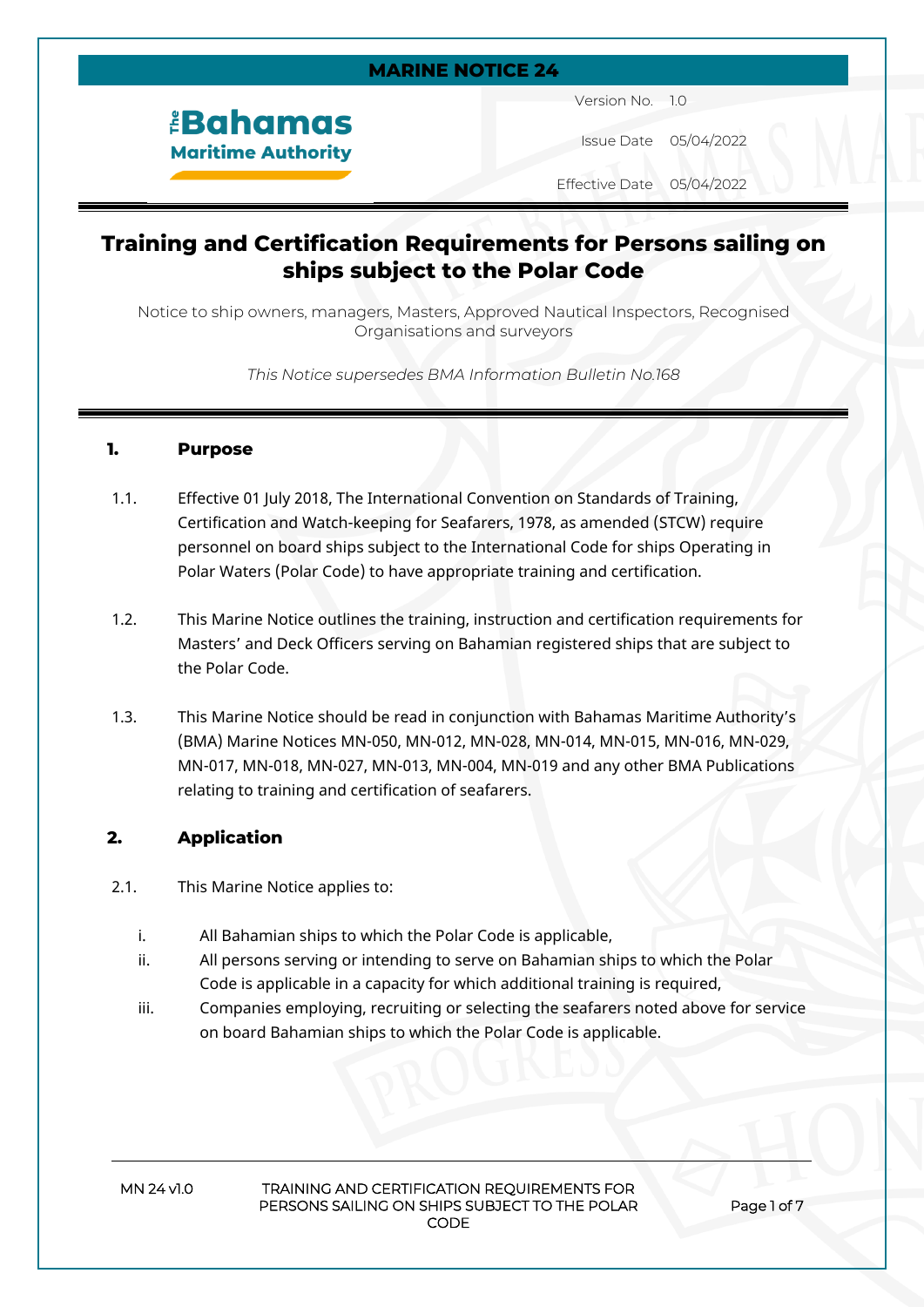

## **3. Definitions**

- 3.1. For the purpose of this Marine Notice, the following definitions apply:
	- i. '*Approved Sea Service'* is sea service carried out on board a ship that is subject to the Polar Code and operates in Polar Waters.
	- ii. '*Approved Training*' is training that satisfies the requirements of STCW Code A-V/4 that has been approved by The Bahamas or a STCW party.
	- iii. '*Company'* is the entity who has accepted responsibility for the assignment of the seafarers for service on board Bahamian registered ships in accordance with the provisions of STCW Regulation I/14. The "ISM Company", as defined below, shall report the full name and details of such entity (e.g. manning agents) to the Seafarers and Manning Department of the BMA. This notification, as well as any changes of the entity, shall be made either completing the 'Manning' section of the Bahamas form R.104 or submitting a letter of declaration to that effect. (The letter shall be on the headed paper of the Registered Owner or Manager).
	- iv. '*Equivalent Service'* means operation in areas where conditions may arise that are the same extent as ice navigation in Polar Waters, e.g. Ice Navigation in the Baltic Sea, or the Gulf of Bothnia. Approved training in an ice-navigation simulator may also be accepted.
	- v. The *ISM Company* is the entity, designated under SOLAS Chapter IX/1.2 that assumes the duties and responsibilities imposed by the International Safety Management (ISM) Code.
	- vi. *'Open Waters'* means a large area of freely navigable water in which the sea ice is present in concentrations less than 1/10. There should be no ice of land origin present.
	- vii. *'Other Waters'* means waters with more than 1/10 ice cover or with any ice of land origin.

#### **4. General**

- 4.1. In accordance with the STCW requirements, the Bahamas requires all applicable persons serving on board ships subject to the Polar Code to have a valid Certificate of Proficiency (CoP) that relates to Polar Code training appropriate to their assigned shipboard duties.
- 4.2. The Polar Code training shall satisfy the requirements specified in STCW Code A-V/4 and be approved.
- 4.3. Master and Deck Officers on ships operating in Polar Waters shall be trained in accordance with the following Table: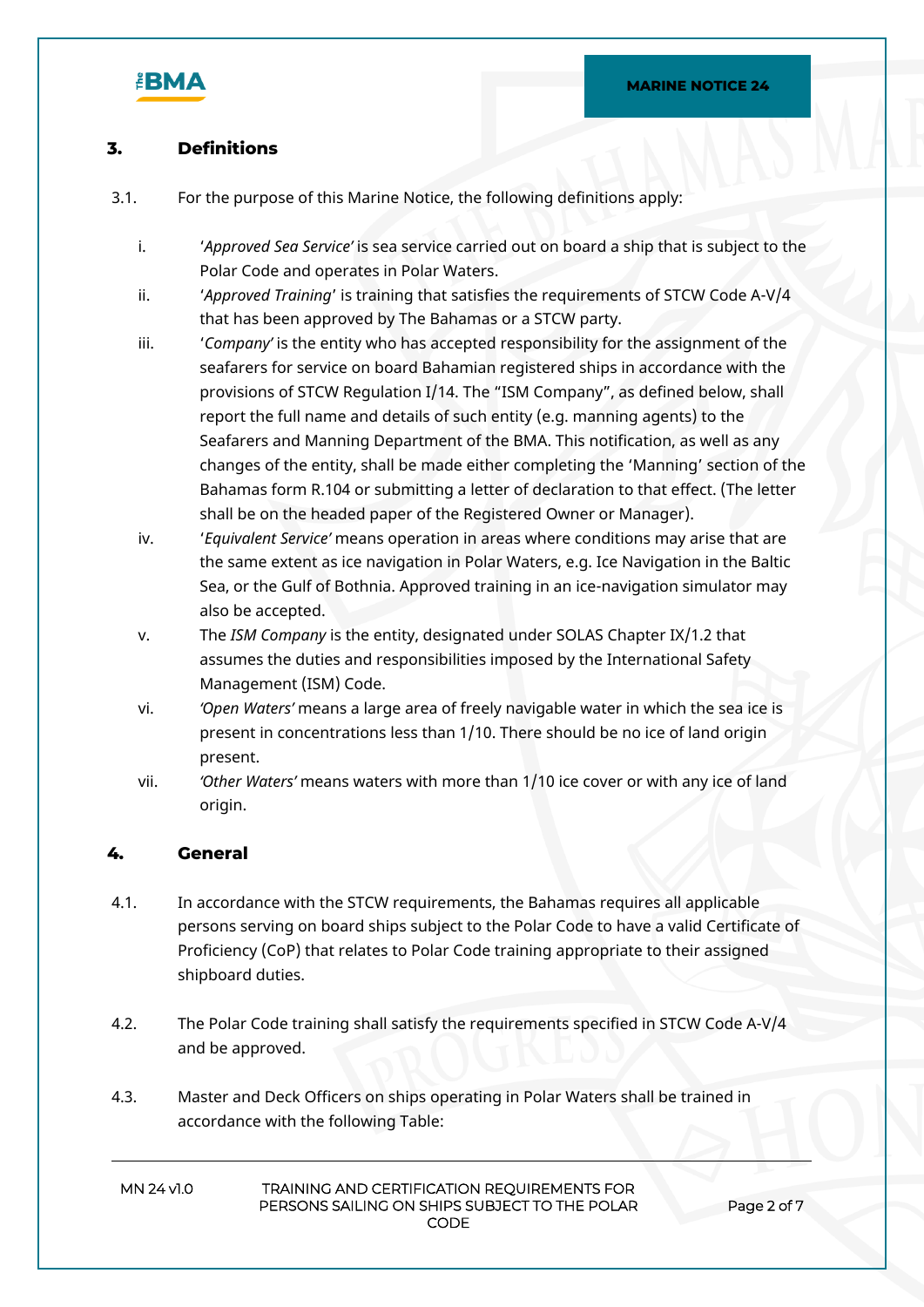

| Ice<br><b>Conditions</b> | <b>Training Requirements by Ship Type</b>                                                                                                                                                                                |                                                                                                                                                                                                                                |                                                                                                                                                                                                                                 |  |
|--------------------------|--------------------------------------------------------------------------------------------------------------------------------------------------------------------------------------------------------------------------|--------------------------------------------------------------------------------------------------------------------------------------------------------------------------------------------------------------------------------|---------------------------------------------------------------------------------------------------------------------------------------------------------------------------------------------------------------------------------|--|
|                          | <b>Tankers</b>                                                                                                                                                                                                           | <b>Passenger Ships</b>                                                                                                                                                                                                         | <b>Other Ship</b><br><b>Type</b>                                                                                                                                                                                                |  |
| Ice<br>Free              | <b>Not</b><br>Applicable                                                                                                                                                                                                 | Not<br>Applicable                                                                                                                                                                                                              | <b>Not</b><br>Applicable                                                                                                                                                                                                        |  |
| Open<br>Waters           | <b>Basic Training</b><br><b>Required for Person</b><br><b>Serving As:</b><br>Master,<br>Chief Mate and<br>Officer in Charge of a<br>Navigational Watch                                                                   | <b>Basic Training</b><br><b>Required for Person</b><br><b>Serving As:</b><br>Master,<br>Chief Mate and<br>Officer in Charge of a<br>Navigational Watch                                                                         | <b>Not</b><br>Applicable                                                                                                                                                                                                        |  |
| Other<br><b>Waters</b>   | <b>Advanced Training</b><br><b>Required for Person</b><br><b>Serving As:</b><br>Master and<br>Chief Mate.<br><b>Basic training</b><br>required for person<br>serving as:<br>Officer in Charge of a<br>Navigational Watch | <b>Advanced Training</b><br><b>Required for Person</b><br><b>Serving As:</b><br>Master and<br><b>Chief Mate</b><br><b>Basic training</b><br>required for person<br>serving as:<br>Officer in Charge of a<br>Navigational Watch | <b>Advanced Training</b><br><b>Required for Person</b><br><b>Serving As:</b><br>Master and<br><b>Chief Mate</b><br><b>Basic training</b><br>required for person<br>serving as:<br>Officer in Charge of a<br>Navigational Watch. |  |

- 3.4 Upon successful completion of the relevant approved training, a Certificate of Proficiency (CoP) for either Advanced or Basic Training to serve onboard ships that operate in polar waters shall be issued. The BMA will accept a CoP issued by a STCW party or an entity approved by a STCW party.
- 4.4. The certificate to serve on ships in polar waters may be incorporated in the Certificate of Competency (CoC).
- 4.5. All parties are reminded that training for ships serving in polar waters is in addition to any specialised ship type training required under STCW Chapter V.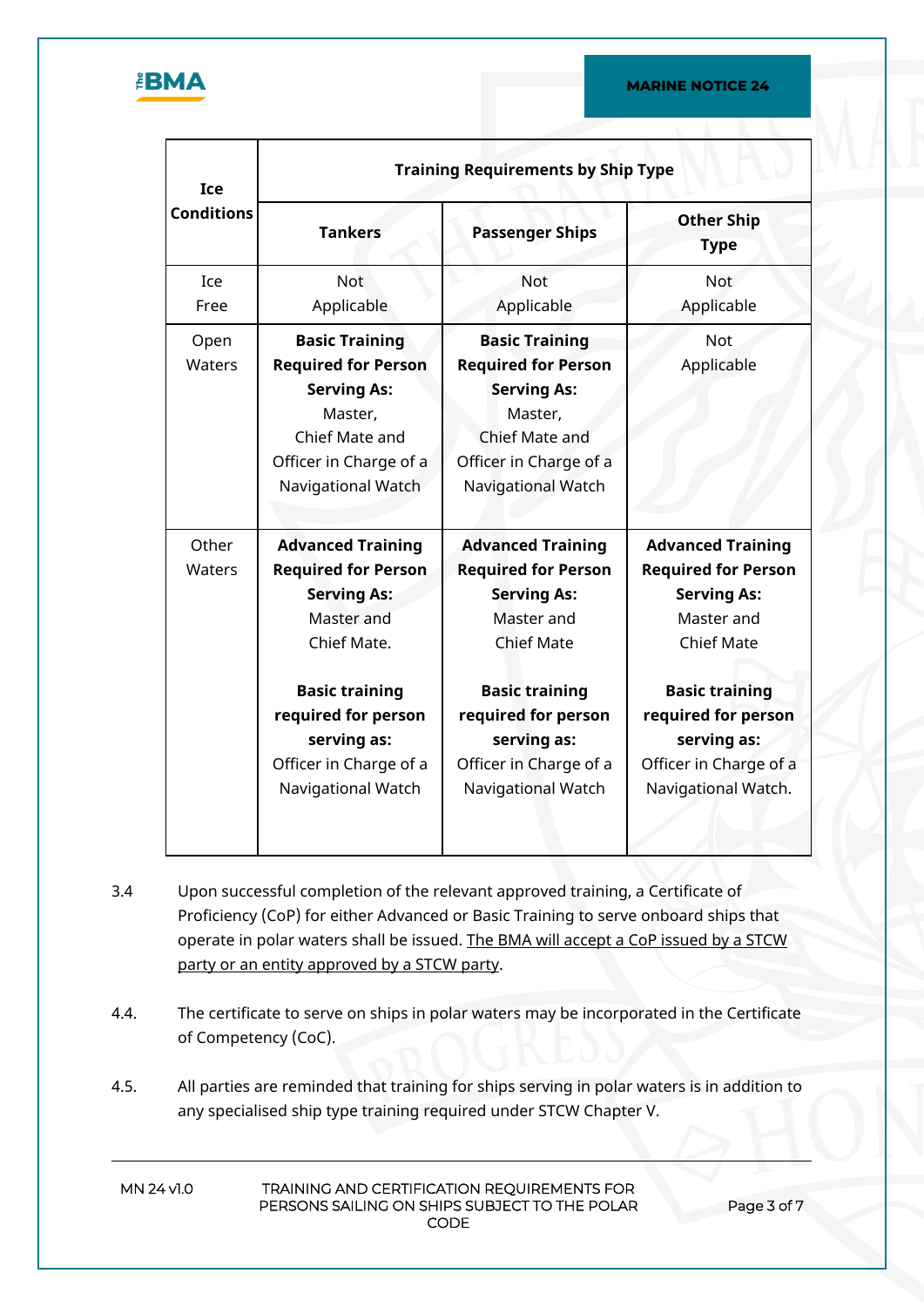

#### **5. Basic Training for Ships Operating in Polar Waters**

- 5.1. Every candidate for a Basic Training Certificate for ships operating in polar waters shall have successfully completed an approved training course for Basic Training for ships operating in polar waters.
- 5.2. Basic Training for ships operating in polar waters shall satisfy the requirements STCW  $A-V/4-1.$

#### **6. Advanced Training for Ships Operating in Polar Waters**

- 6.1. Every candidate for Advanced Training Certificate for ships operating in polar waters shall:
	- i. hold a valid Basic Training Certificate for ships operating in polar waters and
	- ii. have at least two (2) months of approved seagoing service in the deck department, at management level or while performing watchkeeping duties at the operational level within polar waters or other equivalent service and
	- iii. have successfully completed approved Advanced Training for ships operating in polar waters.

#### **7. Re-validation**

- 7.1. The certificate to serve on ships that operate in polar waters shall be revalidated every five years from the date of issue to ensure that the competencies are maintained.
- 7.2. For revalidation of an advanced certificate to serve on ships that operate in polar waters, the candidate shall provide documentary evidence that he/she:
	- i. Has served onboard a ship to which the Polar Code is applicable as Master or Deck Officer for at least 3 months during the preceding 5 year period, or
	- ii. Has at least 1 month's polar waters experience within the preceding 6 months period prior to renewal, or
	- iii. Has completed a refresher course.
- 7.3. For revalidation of a Basic Certificate to serve on ships that operate in polar waters, the candidate shall provide documentary evidence that he /she:
	- i. Has served as a Master or Deck on ships where the Polar Code is applicable for a minimum of 1 month within the previous 5 years' period, or
	- ii. Has completed a refresher course.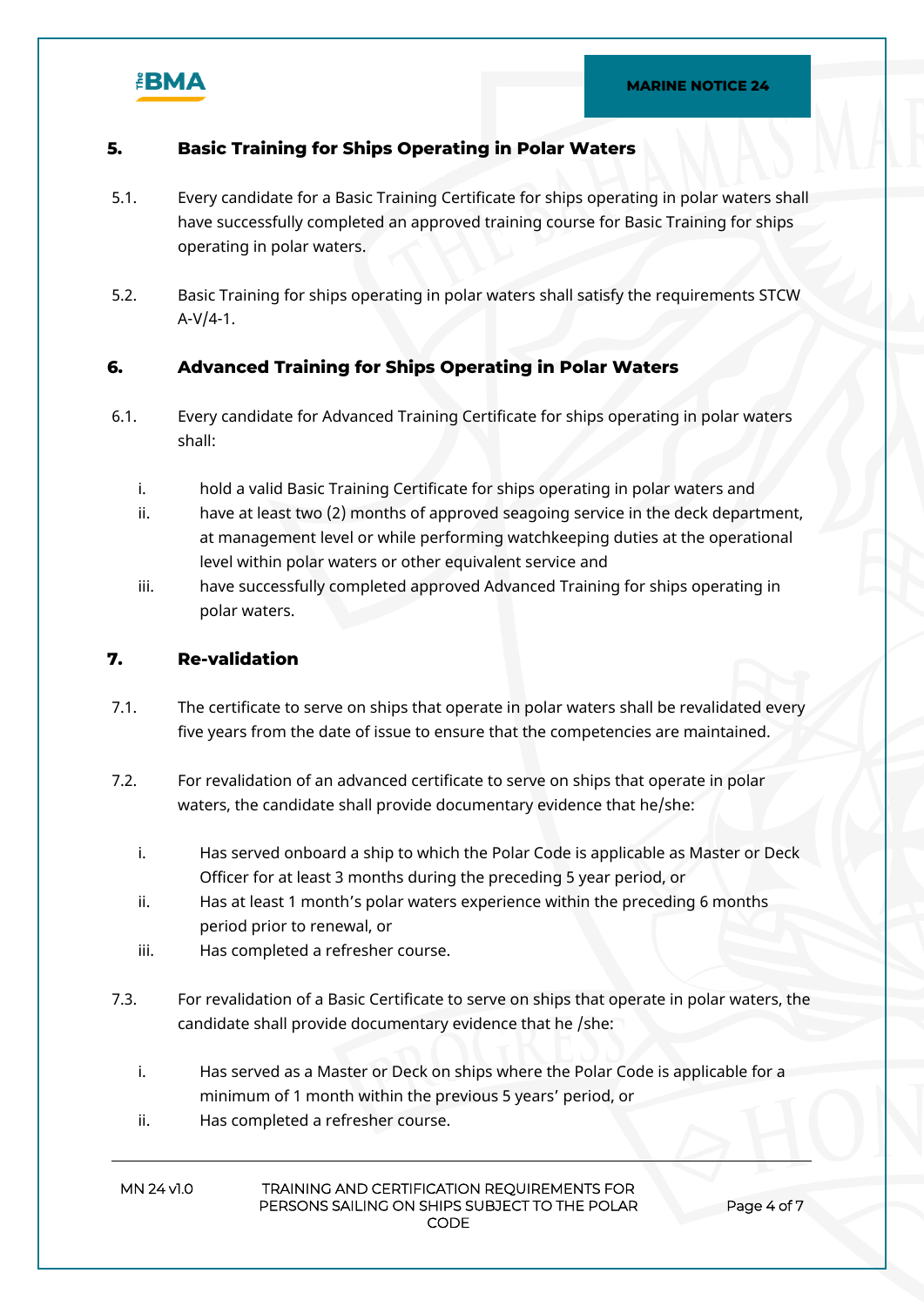

## **8. Application Process for the Issuance of a Bahamas Certificate of Proficiency (CoP) or A Bahamas Flag State Endorsement (FSE).**

#### *8.1. Applying for a Bahamas CoP*

- 8.1.1. Any person who does not hold either a Basic or Advanced Training for ships operating in polar waters CoP but otherwise satisfies the training and certification requirements of STCW Codes A-V/4 may apply for a Bahamas CoP.
- 8.1.2. All applications must include a copy of a valid CoC and valid medical certificate.
- 8.1.3. Applications for a Bahamas CoP for Basic Training shall include documentary evidence of successful completion of an approved training of Basic Training for ships operating in polar waters.
- 8.1.4. Applications for Bahamas CoP of Advanced training shall include:
	- i. documentary evidence of successful completion of an approved training of Basic Training for ships operating in polar waters and
	- ii. Documentary evidence of at least 2 months sea service in the Deck Department whilst the ship was operating in polar waters and
	- iii. documentary evidence of successful completion of an approved training of Advanced Training for ships operating in polar waters.
- 8.1.5. Where a seafarer is applying for a CoP based on holding documentary evidence of sea service whilst onboard a ship operating in polar waters, the BMA will require a letter (including name and IMO number of affected ship) from the Master or Company confirming that the seafarer has:
	- i. Participated in polar waters operations on board a Polar Code ship or carried out cargo operations on board a Polar Code ship and
	- ii. Completed at least two months service in the previous five years on Ships subject to the Polar Code.

#### *8.2. Applying for a Bahamas FSE*

- 8.2.1. A Bahamas Flag State Endorsement (FSE) is not required for any training carried out under STCW Chapter V/4.
- 8.2.2. Notwithstanding 8.2.1, any person who holds a CoP for Basic or Advanced training for ships operating in polar waters, issued by an administration with whom The Bahamas has a STCW recognition agreement, may apply for a Bahamas FSE of that document.
- **MN 24 v1.0 TRAINING AND CERTIFICATION REQUIREMENTS FOR PERSONS SAILING ON SHIPS SUBJECT TO THE POLAR CODE**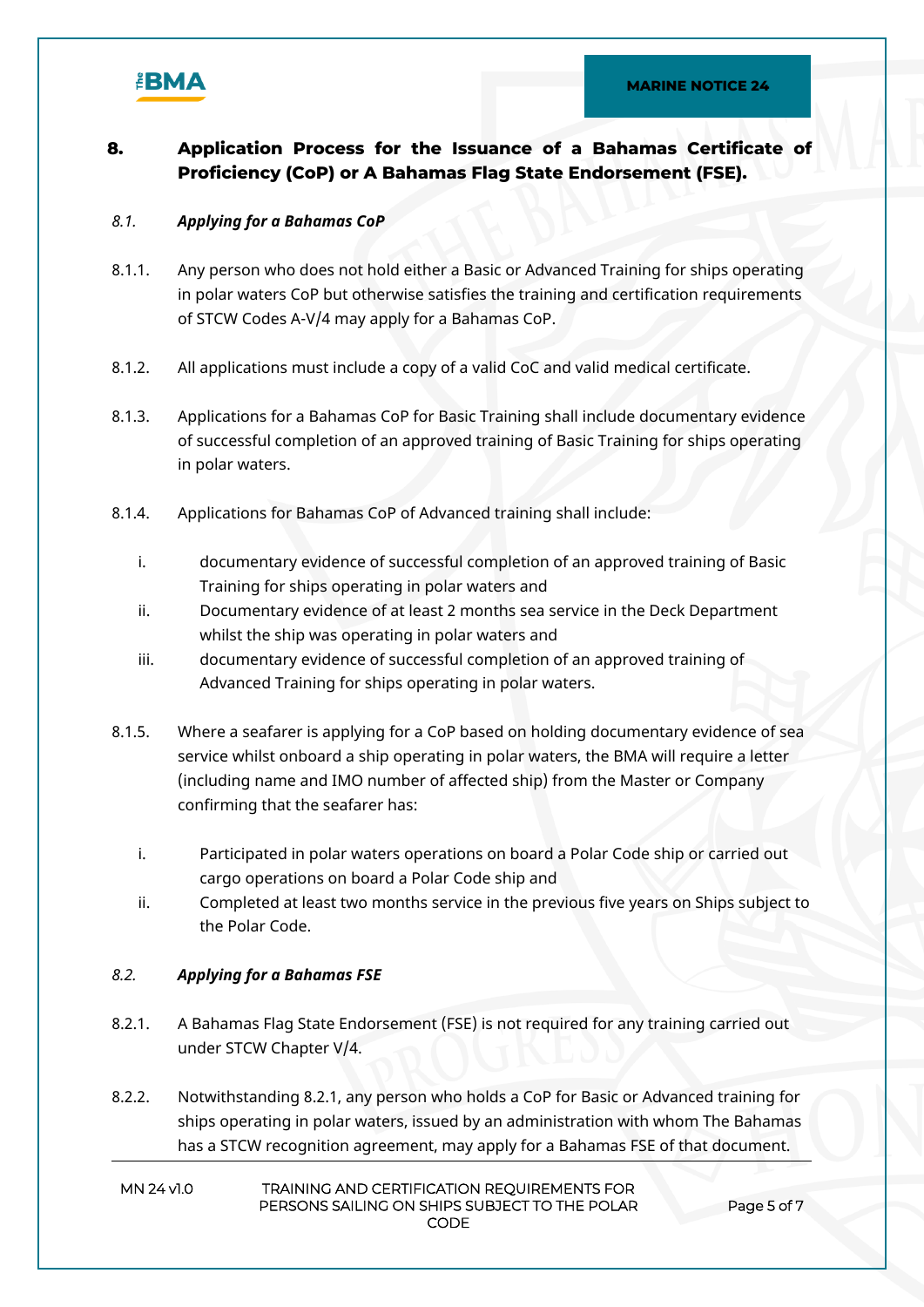

8.2.3. Unless submitting a postal application via the Nassau Office (Bahamian Nationals Only) submissions must be made via the Bahamas On-Line Registration Information System (BORIS). Full details of BORIS and the application process are contained in BMA Information Notice IN-026.

## **9. Queries**

9.1. Any queries on this Notice may be submitted to stor Chahamas maritime.com or any BMA office.